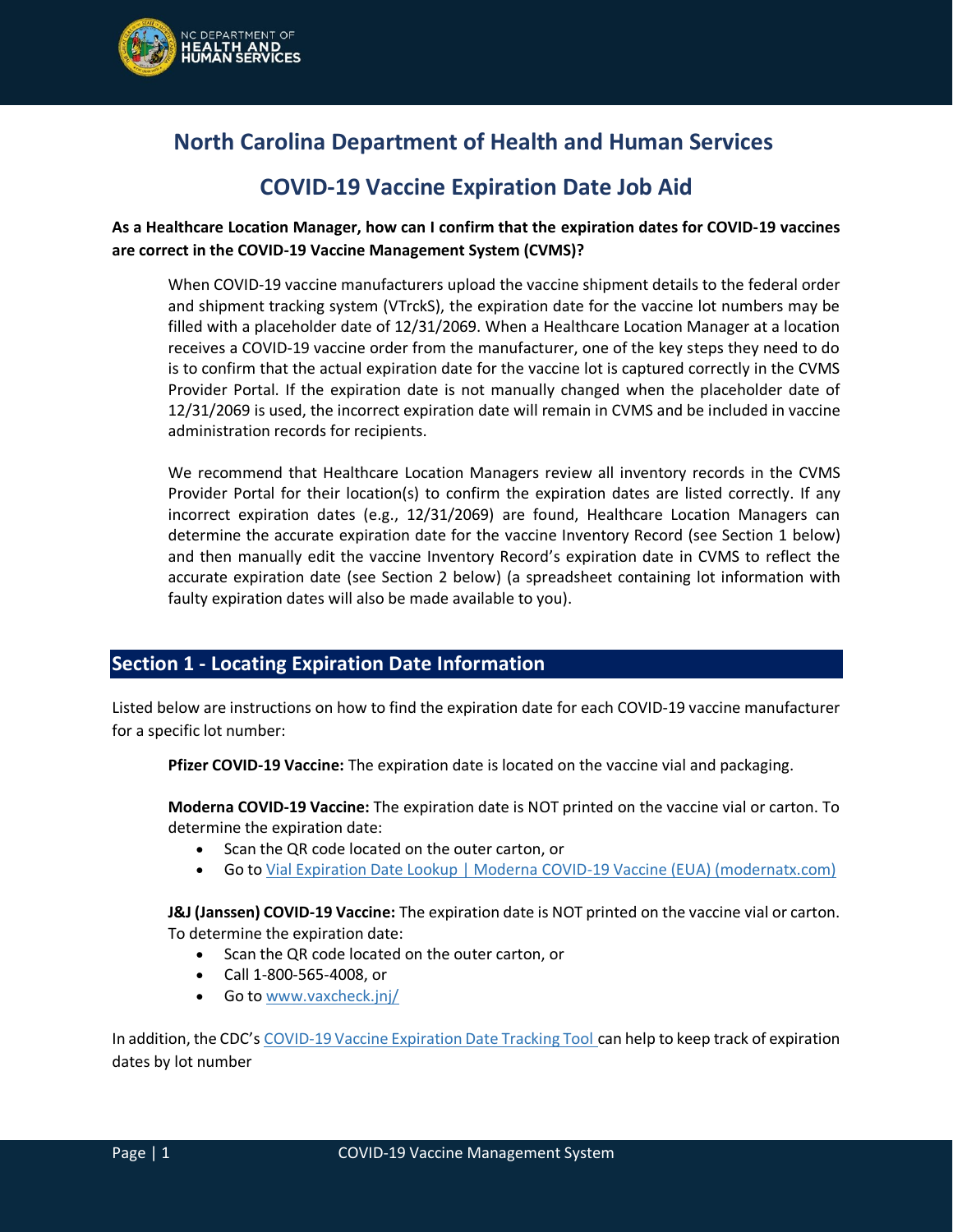

### **Section 2 - Updating Vaccine Inventory Record Details in CVMS**

Follow the steps below to review and update the expiration dates of the vaccine inventory records logged in CVMS:

- 1. Navigate to the CVMS Provider Portal [\(https://covid-vaccine-provider-portal.ncdhhs.gov\)](https://covid-vaccine-provider-portal.ncdhhs.gov/)
- **2.** Connect using your NCID username and password
- **3.** Navigate to the **VACCINE INVENTORY** tab

|      | NCDHHS<br>CVMS Provider Portal                  |                                                                                                   |                  |                          |  |                          |                             |                    |                 |  |  |  |  |
|------|-------------------------------------------------|---------------------------------------------------------------------------------------------------|------------------|--------------------------|--|--------------------------|-----------------------------|--------------------|-----------------|--|--|--|--|
| Home | Recipient                                       | <b>Appointments</b>                                                                               | <b>Locations</b> | <b>Bulk Registration</b> |  | <b>Vaccine Inventory</b> | More $\sim$                 |                    |                 |  |  |  |  |
|      | You are currently logged in as Clinic Location1 |                                                                                                   |                  |                          |  |                          |                             |                    |                 |  |  |  |  |
|      | <b>Switch Locations</b>                         |                                                                                                   |                  |                          |  |                          |                             |                    |                 |  |  |  |  |
|      | <b>Recipient Check-In</b>                       |                                                                                                   |                  |                          |  |                          | <b>Today's Appointments</b> |                    |                 |  |  |  |  |
|      |                                                 | You can check in a recipient by entering their appointment confirmation number into the box below |                  |                          |  | TIME                     | <b>DETAILS</b>              | <b>CASE NUMBER</b> | <b>LOCATION</b> |  |  |  |  |

**4.** Check the Vaccination Expiration Dates in the **EXPIRATION DATE** column

|                                                                                                                                                                 |                                            |  |             |                                                                                                                                     |   | Scan or type a barcode |         |         |         | Add    | Waste                   |              | <b>Insufficient Quantity</b> | <b>Inbound Transfer</b>                      |  | <b>Outbound Transfer</b> |                          |  |
|-----------------------------------------------------------------------------------------------------------------------------------------------------------------|--------------------------------------------|--|-------------|-------------------------------------------------------------------------------------------------------------------------------------|---|------------------------|---------|---------|---------|--------|-------------------------|--------------|------------------------------|----------------------------------------------|--|--------------------------|--------------------------|--|
|                                                                                                                                                                 |                                            |  |             |                                                                                                                                     | ↳ |                        |         |         |         |        |                         |              |                              |                                              |  |                          |                          |  |
| Vaccine Inventories<br>Q Search this list<br>G<br>11 Items . Sorted by Vaccine Inventory Name . Filtered by All vaccine inventories . Updated a few seconds ago |                                            |  |             |                                                                                                                                     |   |                        |         |         |         |        |                         |              |                              |                                              |  |                          |                          |  |
|                                                                                                                                                                 |                                            |  |             | Vaccine In $\uparrow \vee$ Account $\vee$ Product Na $\vee$ Usage (First $\vee$ To $\vee$ D $\vee$ D $\vee$ Ex $\vee$ D $\vee$ LEV. |   |                        |         |         |         |        | <b>Status</b><br>$\vee$ | $\checkmark$ | Expiration D $\vee$          | Date Receiv $\forall$ Created Date $\forall$ |  |                          |                          |  |
|                                                                                                                                                                 | Delivery 02/16/ Solutions Loc1 Moderna (10 |  |             | First Dose only  200                                                                                                                |   | 200                    | $\circ$ |         | $\circ$ | 138495 | Available               |              | 3/2/2026, 12:0               | 3/2/2021.11:3 3/2/2021.11:4                  |  |                          |                          |  |
|                                                                                                                                                                 | Delivery 02/24/ Solutions Loc1 Moderna (10 |  |             | First Dose only  0                                                                                                                  |   | $\circ$                | $\circ$ | $\circ$ | $\circ$ | 222222 | Incoming Tran           |              | 12/31/2021.12                | 2/24/2021, 5:3 2/24/2021, 5:4                |  |                          | $\overline{\phantom{a}}$ |  |
|                                                                                                                                                                 |                                            |  |             |                                                                                                                                     |   | 900                    | $\circ$ |         | $\circ$ | 222222 | Available               |              | 12/31/2021.12                | 2/24/2021.5:3                                |  | 2/24/2021, 5:3           | $\blacktriangledown$     |  |
|                                                                                                                                                                 | Delivery 02/24/ Solution Loc2              |  | Moderna (10 | First Dose only  1,000                                                                                                              |   |                        |         |         |         |        |                         |              |                              |                                              |  |                          |                          |  |

**5.** Search for the Vaccine Inventory you wish to update and click on the Vaccine Inventory Name

|                                                                       |                                                                                                               |                            |                           |                                                 |       | Scan or type a barcode                                                               |         |         |         | Add          | Waste           | <b>Insufficient Quantity</b>                  | <b>Inbound Transfer</b> |     |                            | <b>Outbound Transfer</b> |                          |
|-----------------------------------------------------------------------|---------------------------------------------------------------------------------------------------------------|----------------------------|---------------------------|-------------------------------------------------|-------|--------------------------------------------------------------------------------------|---------|---------|---------|--------------|-----------------|-----------------------------------------------|-------------------------|-----|----------------------------|--------------------------|--------------------------|
|                                                                       |                                                                                                               |                            |                           |                                                 | ↳     |                                                                                      |         |         |         |              |                 |                                               |                         |     |                            |                          |                          |
| Vaccine Inventories<br>All Vaccine Inventories $\blacktriangledown$ # |                                                                                                               |                            |                           |                                                 |       |                                                                                      |         |         |         |              |                 |                                               |                         |     |                            |                          |                          |
|                                                                       | 11 Items . Sorted by Vaccine Inventory Name . Filtered by All vaccine Inventories . Updated a few seconds ago |                            |                           |                                                 |       |                                                                                      |         |         |         |              |                 | Q. Search this list                           |                         | 琼 - | $\mathbb{E}[\mathbb{R}^d]$ | G                        | ¢                        |
|                                                                       | Vaccine In $\uparrow \vee$ Account $\vee$                                                                     |                            |                           | Product Na $\vee$ Usage (First $\vee$ To $\vee$ |       | $D_{\cdots}$ $\vee$ $D_{\cdots}$ $\vee$ $E_{x\cdots}$ $\vee$ $D_{\cdots}$ $\vee$ Lot |         |         |         | $\checkmark$ | <b>Status</b>   | $\vee$ Expiration D $\vee$ Date Receiv $\vee$ |                         |     | Created Date $\forall$     |                          |                          |
|                                                                       | Delivery 02/16/                                                                                               | Solutions Loc1 Moderna (10 |                           | First Dose only  200                            |       | 200                                                                                  | $\circ$ |         | $\circ$ | 138495       | Available       | 3/2/2026, 12:0                                | 3/2/2021.11:3           |     | 3/2/2021, 11:4             |                          |                          |
|                                                                       |                                                                                                               |                            |                           |                                                 |       |                                                                                      |         |         |         |              |                 |                                               |                         |     |                            |                          |                          |
|                                                                       | Delivery 02/24/                                                                                               |                            | olutions Loc1 Moderna (10 | First Dose only  0                              |       | $\circ$                                                                              | $\circ$ | $\circ$ | $\circ$ | 222222       | Incoming Transf | 12/31/2021.12 2/24/2021.5:3 2/24/2021.5:4     |                         |     |                            |                          | $\overline{\phantom{a}}$ |
|                                                                       | Delivery 02/24/                                                                                               | <b>Solution Loc2</b>       | Moderna (10               | First Dose only                                 | 1,000 | 900                                                                                  | $\circ$ |         | $\circ$ | 222222       | Available       | 12/31/2021.12                                 | 2/24/2021.5:3           |     | 2/24/2021.5:3              |                          | $\blacktriangledown$     |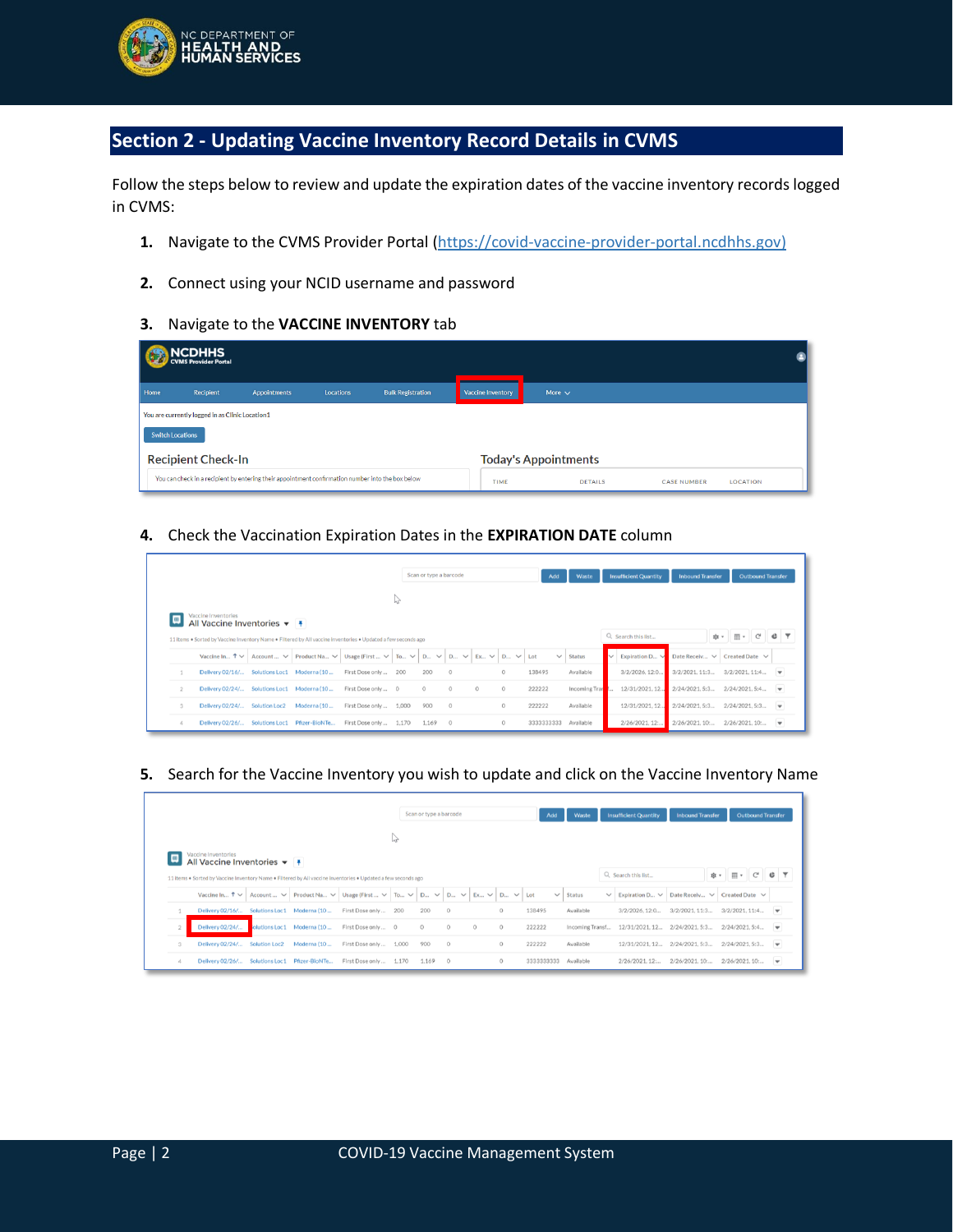

**Tip 1**: You might have to change the default view. At first connection, the filter selected is 'Recently Viewed'. Switch to 'All Vaccine Inventories' and click on the pin icon  $\bar{f}$  to default to that filter in the future.

| 3 items        | LIST VIEWS                    |                     |
|----------------|-------------------------------|---------------------|
|                | All Vaccine Inventories<br>lm | D<br>$\cdot$ $\vee$ |
| $\mathbf{1}$   | Doses Lost In Transit         |                     |
| $\overline{2}$ | <b>Inhound Transfers</b>      |                     |
|                | Outbound Transfers            |                     |

**Tip 2**: If you do not see the inventory you are looking for, type the lot number in the Search field.

| arcode       |                               | Add      | Waste     | <b>Inbound Transfer</b><br>Return                                                    |                       |                               | <b>Outbound Transfer</b> |                          |  |
|--------------|-------------------------------|----------|-----------|--------------------------------------------------------------------------------------|-----------------------|-------------------------------|--------------------------|--------------------------|--|
|              |                               |          |           |                                                                                      |                       |                               |                          |                          |  |
|              |                               |          | Q 8675309 |                                                                                      | $\boldsymbol{\Omega}$ | ¢<br>$\overline{\phantom{a}}$ | 田,<br>G                  | ¢                        |  |
| $\checkmark$ | Date Received<br>$\checkmark$ | Lot      |           | <b>Expiration Date, Account Name, Created</b><br>Date, Product Name, Doses Wasted,   |                       | <b>Created Date</b>           | $\checkmark$             |                          |  |
| <b>bo</b>    | 12/2/2020, 2:42 PM            | 909      |           | Doses Available, Total Doses, and Date<br>Received aren't searchable. Use filters or |                       |                               | 12/2/2020, 2:51 PM       | $\overline{\phantom{a}}$ |  |
| :00          | 12/3/2020, 9:49 AM            | 13131313 |           | sort on these fields instead.                                                        |                       |                               | 12/3/2020, 9:50 AM       | $\overline{\phantom{a}}$ |  |
| hn           | 11/28/2020 6:31               | 8675309  |           |                                                                                      |                       | 11/28/2020 6:34               |                          |                          |  |

**6.** In the Vaccine Inventory record **DETAILS** tab, and click on the **pen icon** located next to the **EXPIRATION DATE**

| <b>Vaccine Inventory</b>          | $\begin{array}{ c c c c }\n\hline\n\end{array}$ Lot 123 - Delivery 02/19/2021 |                 |                                  |              |     |
|-----------------------------------|-------------------------------------------------------------------------------|-----------------|----------------------------------|--------------|-----|
| Account                           | <b>Total Doses</b>                                                            | Doses Available | Doses Administered               | Doses Wasted | Dos |
| Solutions Loc1                    | 600                                                                           | 175             | 18                               | 1            | 6.  |
| <b>DETAILS</b>                    | <b>RELATED</b>                                                                |                 |                                  |              |     |
| $\vee$ Vaccine Inventory Details  |                                                                               |                 |                                  |              |     |
| Vaccine Product                   |                                                                               |                 | Vaccine Inventory Name           |              |     |
|                                   | Pfizer-BioNTech (6 doses/vial) (195 MDV) COVID-19 Vaccine                     |                 | Lot 123 - Delivery 02/19/2021    |              |     |
| Lot                               |                                                                               |                 | Account <sup>1</sup>             |              |     |
| 123                               |                                                                               |                 | Solutions Loc1                   |              |     |
| <b>Expiration Date</b>            |                                                                               |                 | Date Received                    |              |     |
| 8/13/2021. 12:00 PM               |                                                                               |                 | 2/19/2021.4:57 PM                |              |     |
| Usage (First or Second Doses) (1) |                                                                               |                 | <b>Status</b>                    |              |     |
| First Dose only (100%)            |                                                                               |                 | Available                        |              |     |
| Total Vials <sup>®</sup>          |                                                                               |                 | Federal Allocation? <sup>0</sup> |              |     |
| 100                               |                                                                               |                 |                                  |              |     |
|                                   |                                                                               |                 | State Sponsored Contract         |              |     |
|                                   |                                                                               |                 |                                  |              |     |
| $\vee$ Dose Amounts               |                                                                               |                 |                                  |              |     |
| <b>Total Doses</b>                |                                                                               |                 | Doses Administered <sup>®</sup>  |              |     |